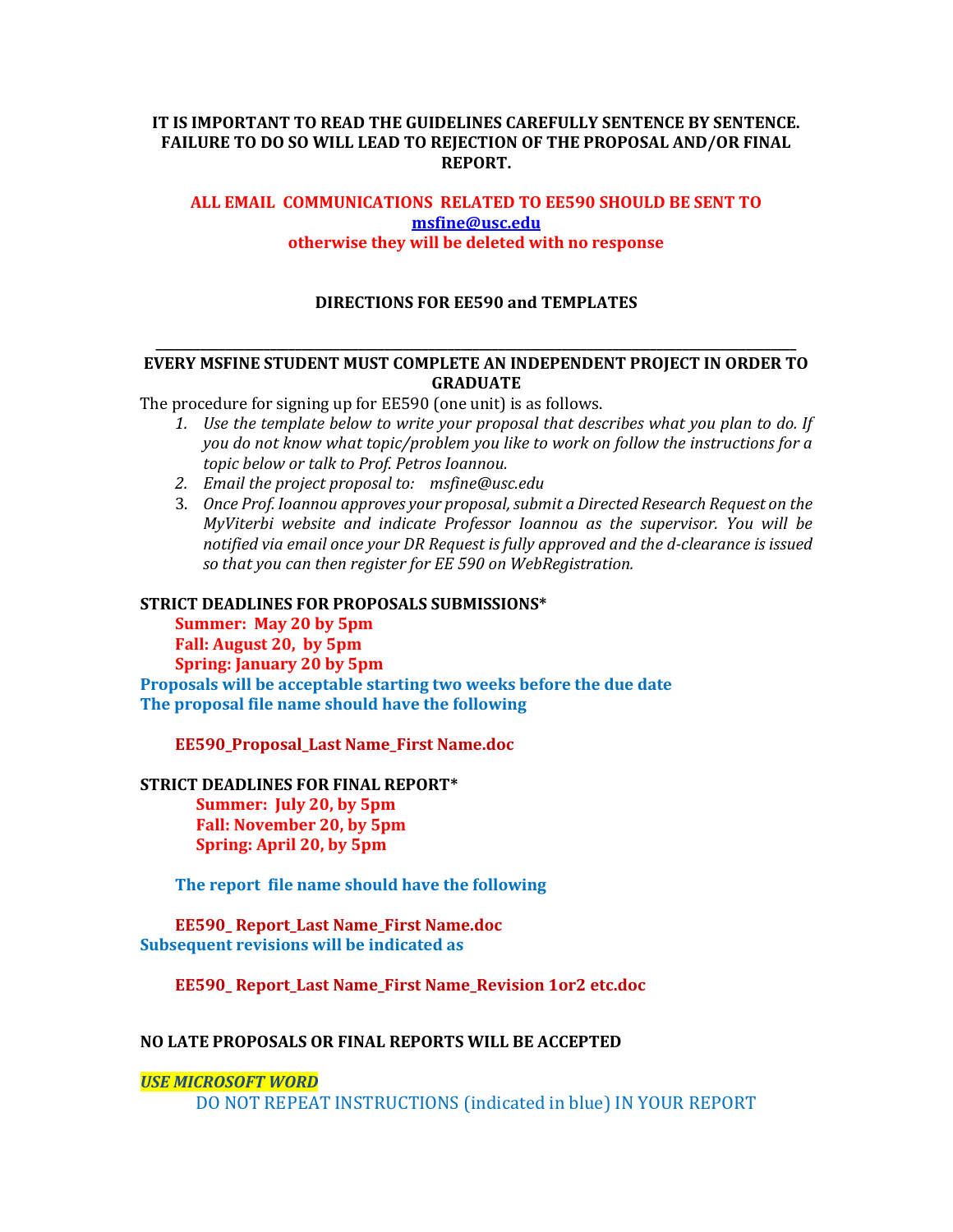*Use fond size 11 , space 1.15, Times New Romans, Border space Normal 1inch from sides and top and bottom. The use of extra space to fill pages or use of large side spaces is not allowed. If you copy graphs, figures or tables from any source you need to indicate so and provide a reference. Cut and paste of text from papers or reports and presenting as yours is plagiarism and offenders will be penalized with no credit. All reports will be checked for overlaps using a plagiarism software tool.*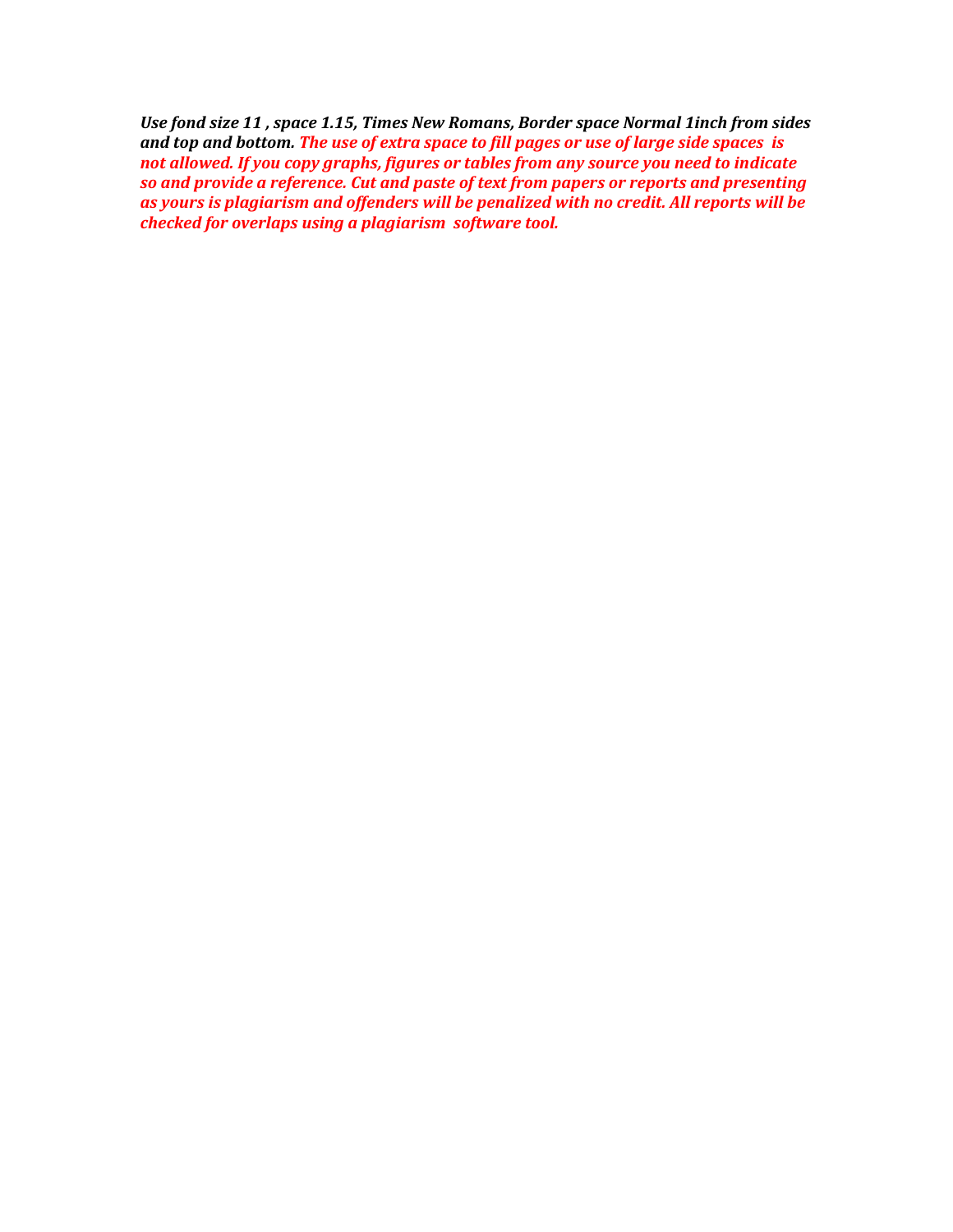#### **PROPOSAL TEMPLATE**)

**Use the structure and format below. Do not repeat the questions/instructions in blue**. IMPORTANT: Make sure you write correct English and use the word speller to correct all spelling errors. Proposals with spelling or grammar mistakes will be returned.

#### *Template starts after the line.*

### **COVER PAGE (**1 page separate from the rest) **EE590 Project Proposal**

\_\_\_\_\_\_\_\_\_\_\_\_\_\_\_\_\_\_\_\_\_\_\_\_\_\_\_\_\_\_\_\_\_\_\_\_\_\_\_\_\_\_\_\_\_\_\_\_\_\_\_\_\_\_\_\_\_\_\_\_\_\_\_\_\_\_\_\_\_\_\_\_\_\_\_\_\_\_\_\_\_\_\_\_\_\_\_\_\_\_\_\_\_\_\_

**Term: Date: Title of Project: Name: Student ID:**

### **NO SPACES BETWEEN FOLLOWING SECTIONS ARE ALLOWED**

**Proposed Work (3 pages min without counting space of Figures and Tables. Use no more than one Figure and one table)**

**\_\_\_\_\_\_\_\_\_\_\_\_\_\_\_\_\_\_\_\_\_\_\_\_\_\_\_\_\_\_\_\_\_\_\_\_\_\_\_\_\_\_\_\_\_\_\_\_\_\_\_\_\_\_\_\_\_\_\_\_\_\_\_\_\_\_\_\_\_\_\_\_\_\_**

**1. Problem Statement** 

(1 page min). What is the problem you are trying to solve and why is it important? Be very specific

#### **2. Approach** (1 and 1/2 pages min)

What theory are you planning to use to solve the problem? What software tools are you planning to use? What assets and how many are you analyzing if any? Use equations to explain your approach where needed making sure all variables are defined. How are you going to collect your data? How will you validate or backtest your models or results?

#### **3. Deliverables and Expected Outcome** (1/2 page min)

Write what you will deliver at the end of the project to me. For example: Final report, Software code ready to run and whatever you believe is a deliverable needs to be stated. Even though obvious you need to state it. Who can use your results and how?

#### **4. References** ( no page limit)

Include all references and sources of information you have mentioned in your proposal. DO NOT LIST REFERENCES NOT MENTIONED IN PROPOSAL . List references as

[1] Ioannou PA, Mathematics and Tools for Financial Engineering, SIAM, 2021

[2]<https://viterbigradadmission.usc.edu/programs/masters/msprograms/ms-financial-engineering/>

\_\_\_\_\_\_\_\_\_\_\_\_\_\_\_\_\_\_\_\_\_\_\_\_\_\_\_\_\_\_\_\_\_\_\_\_\_\_\_\_\_\_\_\_\_\_\_\_\_\_\_\_\_\_\_\_\_\_\_\_\_\_\_\_\_\_\_\_\_\_\_\_\_

and indicate in text as [1], [2]. Never use . [1] but use [1].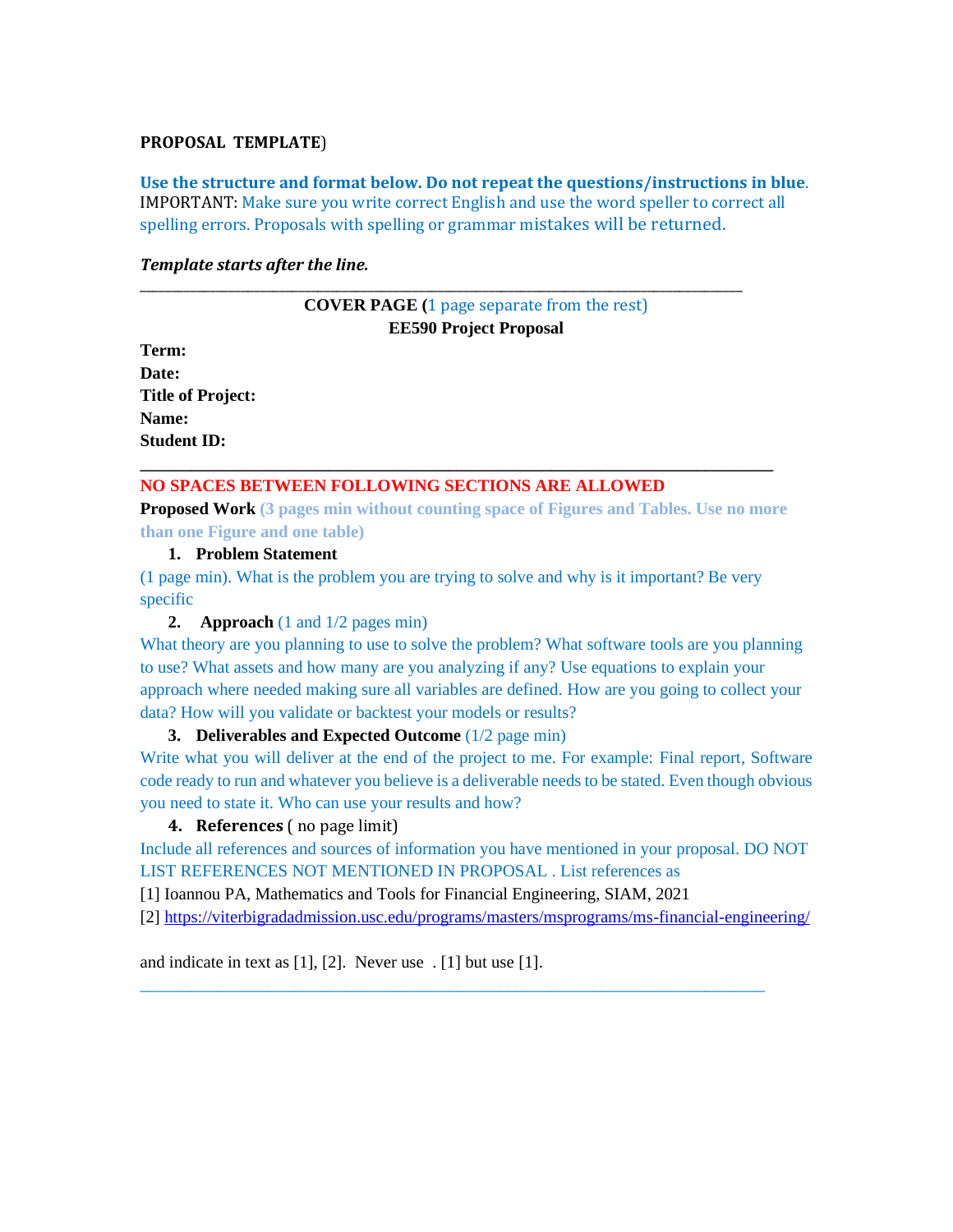# **FINAL REPORT TEMPLATE**

At least 8 pages long excluding references , cover page and appendix. Do not copy diagrams from references or leave empty spaces between sections in order to fill up pages.

\_\_\_\_\_\_\_\_\_\_\_\_\_\_\_\_\_\_\_\_\_\_\_\_\_\_\_\_\_\_\_\_\_\_\_\_\_\_\_\_\_\_\_\_\_\_\_\_\_\_\_\_\_\_\_\_\_\_\_\_\_\_\_\_\_\_\_\_\_\_\_\_\_\_\_\_\_\_\_\_\_\_\_\_\_\_\_\_\_

### **Use MS Word**

*Template starts after the line.*

| <b>Cover Page (one separate page)</b> |
|---------------------------------------|
| <b>Course: EE590 Project Report</b>   |
| Name:                                 |
| <b>Student ID:</b>                    |
| Email:                                |
| Term:                                 |
| <b>Project Title:</b>                 |
| Date:                                 |
|                                       |

### **Executive Summary**

**(**1 page min**)**

- Describe what problem you considered
- How you solved it
- What are the results and conclusions

The summary tells the reader what is the problem how you solve it and what results you obtain and how significant they are. It is for the reader who does not want to read the rest of the report. No figures or diagrams in this part

## **1. Introduction**

**(** 1 page min**)**

- Describe in more detail what problem you are addressing
- Why is it important
- What method you used
- What are the results? Describe them in a couple of sentences. This is not the place to list them
- What is the conclusion
- Figures and tables should be labeled. Under the figure you write as an example ' Figure ? Return vs Time' . Table captions go above the table. Plots are labeled as figures and captions go under the plot.

## **2. Problem Statement**

**(**1 page min**)**

- Describe clearly the problem you are considering.
- What are you trying to achieve by addressing the problem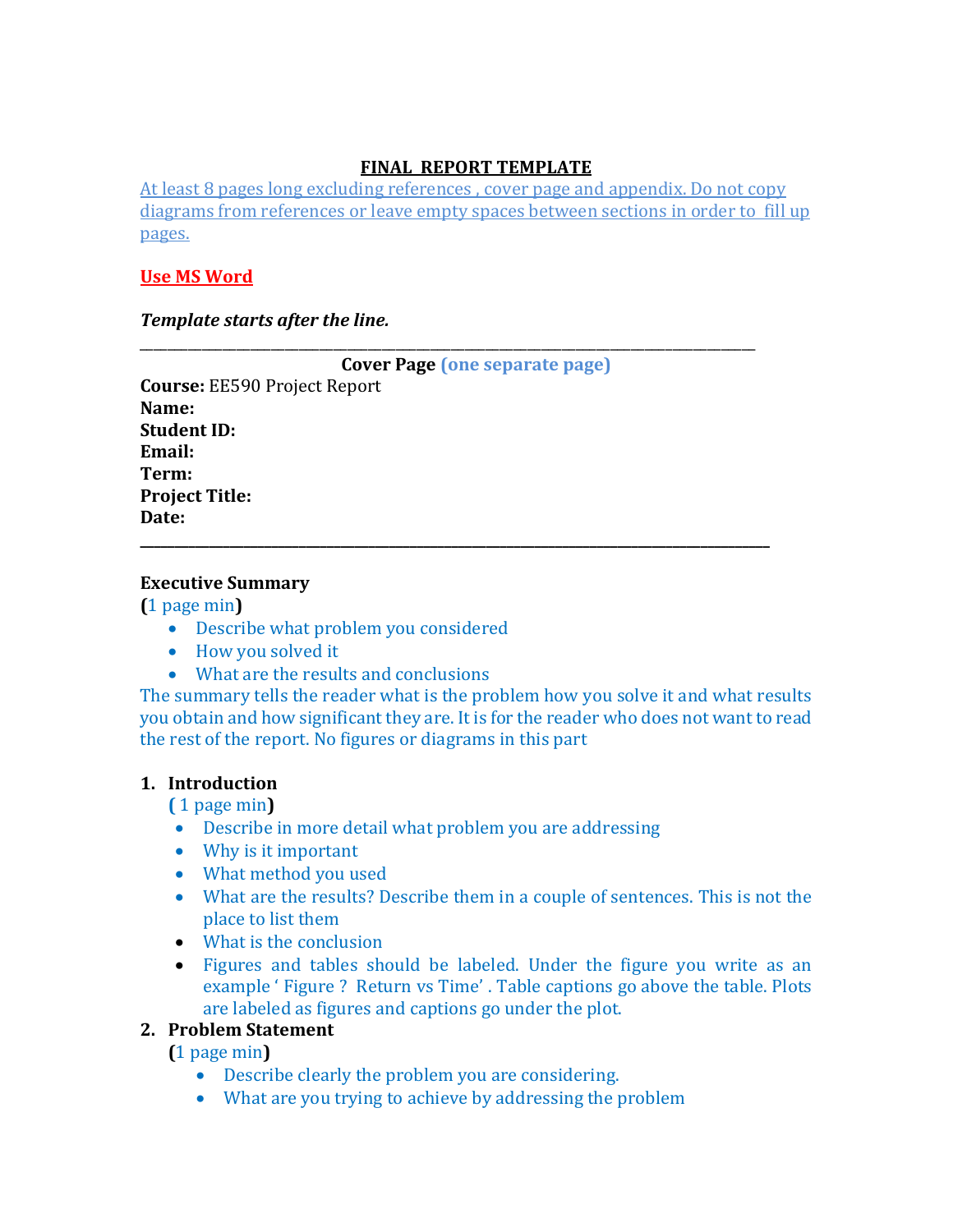# **3. Approach**

**(** 5 to 8 pages**)**

- Describe the theoretical method you use and why you chose it. Use equations to explain the theory with references. Focus on the equations you use. Do not simply copy theory from books.
- Describe clearly how you used it to generate the results
- DO NOT SIMPLY WRITE FORMULAS COPIED FROM BOOKS. SHOW HOW YOU USED THEM TO CALCULATE TERMS
- Describe what data you needed and where you found them
- Give a reference where you got them from
- Describe your results and their significance
- Use tables and graphs to explain your results
- Describe whether your objectives and goals have been achieved

# **4. Conclusions**

**(** 2 to 3 paragraphs**)**

- Describe your conclusions
- What is the significance of your results

# **5. References**

**(** as many pages as needed)

• List all references and websites that you used and you referenced in the report. DO NOT INCLUDE ANY REFERENCE THAT IS NOT MENTIONED IN THE TEXT. Use same format as in proposal i.e number as [1], [2]….

# **6. Check list (separate page) with initials and signature**

# **Appendix (as many pages as needed): Software used, list of Data etc**

• Attached software code used ready to run i.e matlab code, excel etc

NOTES: Plots are labeled as Figures and Figure number and caption goes under the plot. Tables are labeled as tables and Table number and caption is placed above the table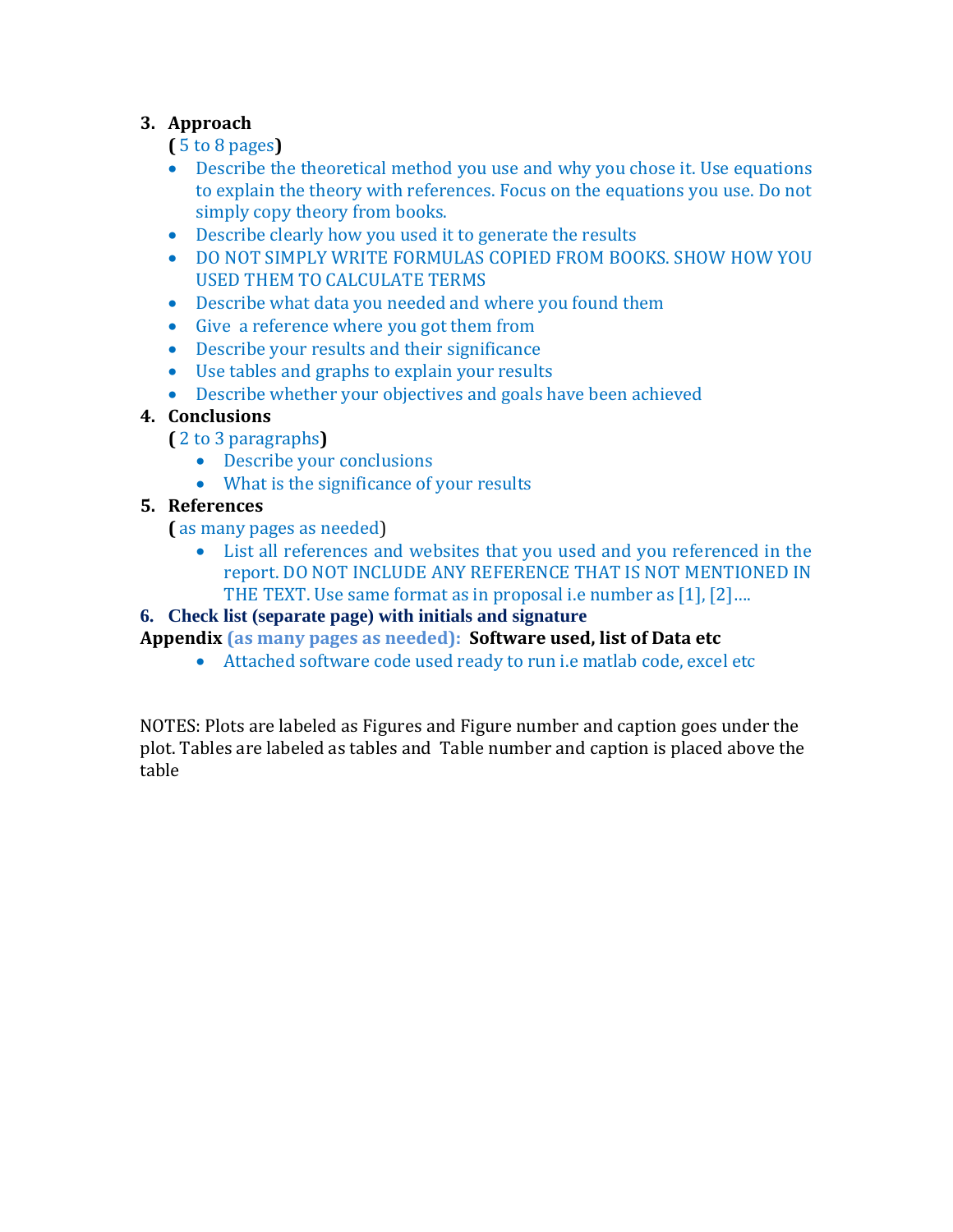# **Check List for Proposal and Final Report Check that you addressed each item and initial it to the right**

- 1. **Structure of document**: fond, spaces, minimum number of required pages. Font should be 11 or 12. Space should be single or 1.15. Margins should be 1in all around \_\_\_\_\_\_\_\_\_\_\_\_\_\_\_\_\_\_\_\_\_\_\_\_
- 2. All **abbreviations** are defined when first appeared
- 3. All **figures and tables** are labeled with numbers and captions. Figure captions go under the plots and table captions above tables. Make sure you indicate units. \_\_\_\_\_\_\_\_\_\_\_\_\_\_\_\_\_\_\_\_\_\_\_
- 4. Figures, tables, diagrams, pictures taken from the web or papers should include the source otherwise it is plagiarism\_\_\_\_\_\_\_\_\_\_\_\_\_\_\_\_\_\_\_\_\_\_\_\_\_\_\_\_\_\_\_\_\_\_\_
- 5. No text should be copied and paste from anywhere as it is plagiarism. If you quote someone you should put it under "…." and identify the source as a reference but it should not be more than a couple of lines.
- 6. All listed references should be mentioned in text. Use format [1], [2]
- 7. **Grammar and English** should be carefully checked . No report with typos and grammatical errors will be accepted. Check the tenses. Some students tend to use parts of the proposal that uses the words 'I will' , 'I plan' etc. The final report should state what you did not plan to do.

**PLIAGIARISM:** *Any identified form of plagiarism will be reported to the University and in addition to receiving no credit for EE590 the graduation of the student may be affected. All past reports are kept and a software program is used to identify overlaps with past reports and literature. If you use figures or tables or diagrams from a website or papers you need to indicate that and include the reference..*

I confirm that my proposal/report abides with the above guidelines and no material was copied from any source that is not indicated in the report and referenced accordingly.

| Name |
|------|
|------|

\_\_\_\_\_\_\_\_\_\_\_\_\_\_\_\_\_\_\_\_\_\_\_\_\_\_\_\_\_\_\_

| Signature |  |  |
|-----------|--|--|
|           |  |  |